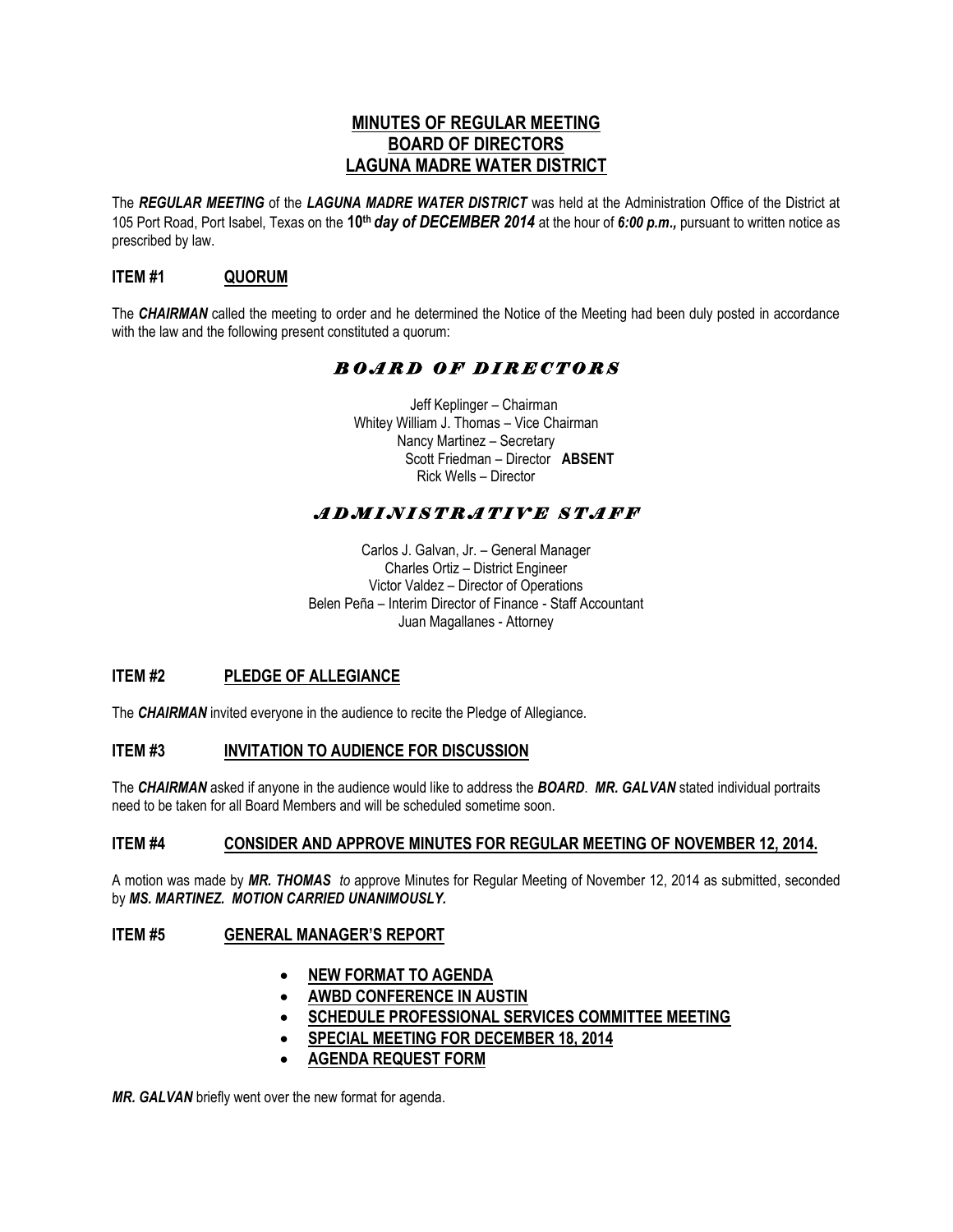*MR. GALVAN* reported on the upcoming AWBD Conference in Austin, *MR. FRIEDMAN* and *MS. MARTINEZ* will be attending. He asked the Board if anyone else would like to attend to contact the office.

*MR. GALVAN* stated 1 RFQ was submitted for Financial Advisor Services and 6 RFQ's submitted for Legal Advisor Services and requested once the Professional Services Committee is selected a meeting needs to be scheduled to review RFQ's. The Board briefly discussed and requested for an addendum to extend response delivery time for requesting proposals for Financial Advisory Services.

The Board Briefly discussed a possible Special Meeting for December 18, 2014; and agreed no Special Meeting is needed at this time.

*MR. GALVAN* went over the Agenda Request Form, new form procedure will be used by Board for agenda items.

## **ITEM #6 DISTRICT ENGINEER'S REPORT**

# **WATER TREATMENT PANT NO. 2 USE OF CHLORINE DIOXIDE**

# **CUATES PUMP STATION CONSTRUCTION PROGRESS MENTS**

**MR. ORTIZ** reported on Water Treatment Plant No. 2 Use of Chlorine Dioxide, on November 14, 2014, the Texas Commission on Environmental Quality granted our request to use chlorine dioxide as a disinfectant at water plant 2. We began a pilot study by injecting chlorine dioxide in the raw water pipeline as a pretreatment on December 2, 2014. Chlorine dioxide is intended to remove total organic carbon before microfiltration filters and subsequent chlorine disinfection in clearwell. Removing the organics will prevent the formation of disinfection byproducts such as THMs. Other benefits include improved taste and odor and a reduction in chemical use for chlorine, caustic soda, and alum. The use of chlorine dioxide is producing the intended results, and the pilot study will be ongoing for 90 days. Upon successful completion of the pilot study, the District intends to establish the use of chlorine dioxide at water plant 2 on a permanent basis.

**MR. ORTIZ** reported on Cuates Pump Station Construction Progress, start-up for new Cuates Pump Station is still pending. At last week's site visit, we found that parts were pulled from VFD in new pump station to make emergency repair in existing pump station a while back. At this time, Gicon is still looking for the replacement parts. Start-up will be rescheduled once we determine when missing parts can be delivered to site. Existing pump station is still in operation without any issues.

#### **ITEM # 7 DIRECTOR OF OPERATION'S REPORT MONTHLY REPORT**

*MR. VALDEZ* gave his Monthly Report: a 6" crossing was installed on Mesquite Dr., Laguna Vista.

8- Water & Sewer Taps were installed for the month @ Las Joyas on HWY 100.

Southern Trenchless installed 63 feet of cement & epoxy coding lining in the manholes throughout South Padre Island and 1 in Laguna Heights.

For the Month of November:  $2 - 4$ " meters were swapped; and  $1 - 2$ " meter was swapped. A total of  $28 - 5/8$ " meters were ordered; within the next month so far 6 to 7- 5/8" meters will need to be swapped.

AOC was working on a drainage ditch and hit our 24" line and our Distribution Crew observed and make sure everything was done correctly while they repaired our 24" line.

A 6" line will be extended on East Retama and the City of South Padre Island will help with all the taking down of fences.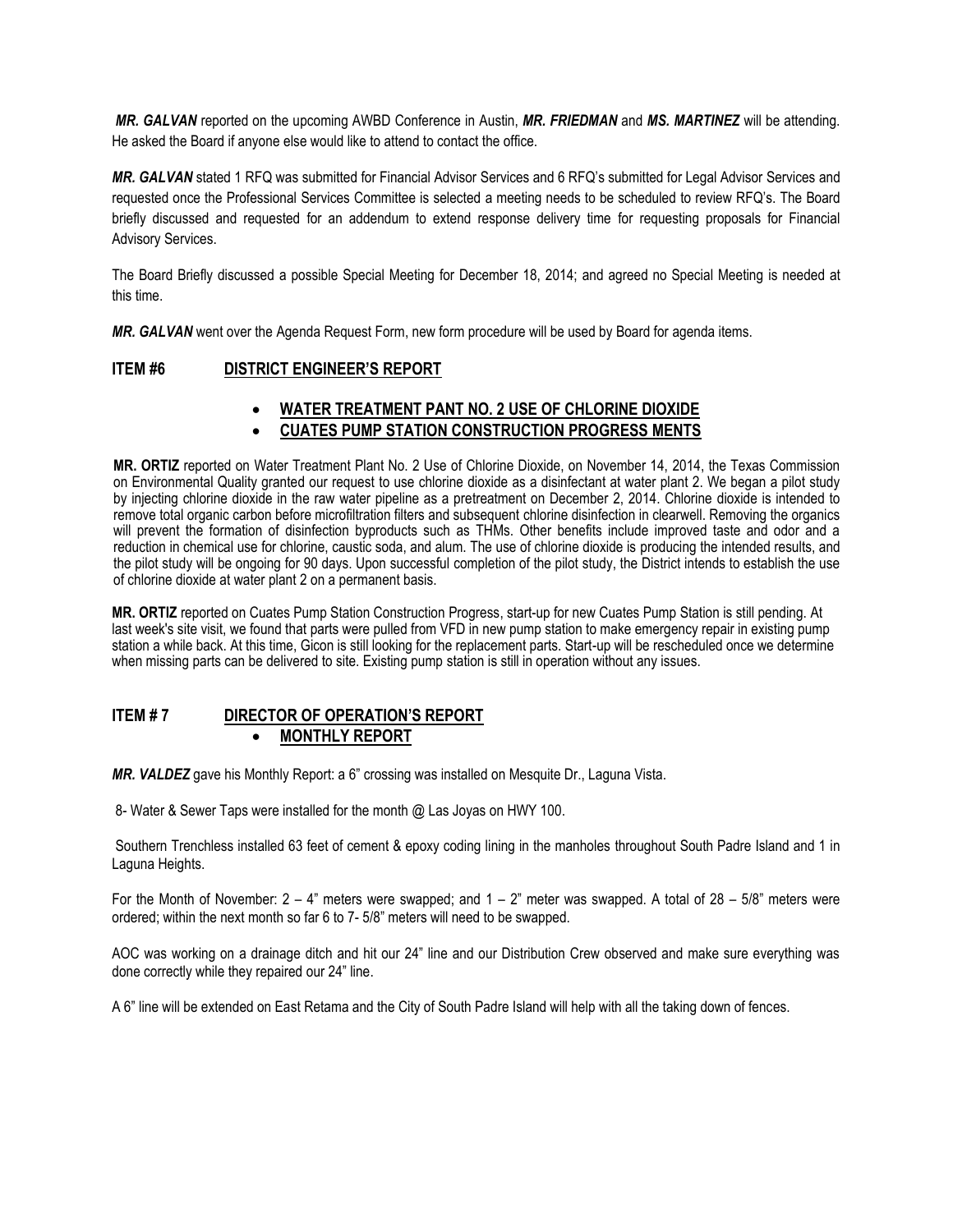### **ITEM #8 INTERIM DIRECTOR OF FINANCE REPORT**

## **AUDIT**

**MS. PEÑA** reported on the Audit, met with the Auditors last Wednesday and the Auditors presented a list of topics they will be covering starting Monday. All reports and information they requested have been provided. The Audit is scheduled to be completed by December 19<sup>th</sup> and by December  $22^{nd}$  they will provide any adjustments entries. The Auditors will provide a Financial Report by January 2015.

#### **ITEM #9 CONSIDER AND REMOVE FROM THE TABLE THE FOLLOWING ITEM TABLED ON THE BOARD MEETING OF NOVEMBER 12, 2014**

# **CONSIDER AND APPROVE RESOLUTION NO. 112-10-14 AMENDING WATER AND WASTEWATER RATE SCHEDULES**

A motion was made by *MR. THOMAS* to remove item from the table for discussion, seconded by *MR. WELLS. MOTION CARRIED UNANIMOUSLY.*

#### **ITEM #10 CONSIDER AND APPROVE RESOLUTION NO. 112-10-14 AMENDING WATER AND WASTEWATER RATE SCHEDULES**

A motion was made by *MR. THOMAS* to approve Resolution 112-10-14 Amending Water and Wastewater Rate Schedules, seconded by *MR. WELLS* with *MS. MARTINEZ* opposing. *MOTION CARRIED.*

#### **ITEM #11 CONSIDER AND REMOVE FROM THE TABLE THE FOLLOWING ITEM TABLED ON THE BOARD MEETING OF NOVEMBER 12, 2014**

## **CONISIDER AND APPROVE AUTHORIZATION FOR GENERAL MANAGER TO ADVERTISE FOR DIRECTOR OF FINANCE**

A motion was made by *MR. THOMAS* to remove item from the table for discussion, seconded by *MR. WELLS* with *MS. MARTINEZ* opposing. *MOTION CARRIED.*

#### **ITEM #12 CONISIDER AND APPROVE AUTHORIZATION FOR GENERAL MANAGER TO ADVERTISE FOR DIRECTOR OF FINANCE**

A motion was made by *MR. THOMAS* to approve authorization for General Manager to advertise for Director of Finance, seconded by *MR. WELLS* with *MS. MARTINEZ* opposing. *MOTION CARRIED.* 

#### **ITEM #13 CONSIDER AND APPROVE RE-ORGANIZATION OF OFFICERS FOR THE COMMITTEE'S LIST**

Two Board Members were selected per Committee for the following: Audit Committee- Scott Friedman and Nancy Martinez; Budget Committee- Jeff Keplinger and Nancy Martinez; Insurance Committee- Rick Wells and Whitey Thomas; Annexation Committee- Whitey Thomas and Rick Wells; and Professional Services Committee- Jeff Keplinger and Nancy Martinez.

A motion was made by **MR. WELLS** to approve the re-organization of Officers for the Committee's List, seconded by *MS. MARTINEZ* with *MR. THOMAS* opposing. *MOTION CARRIED.*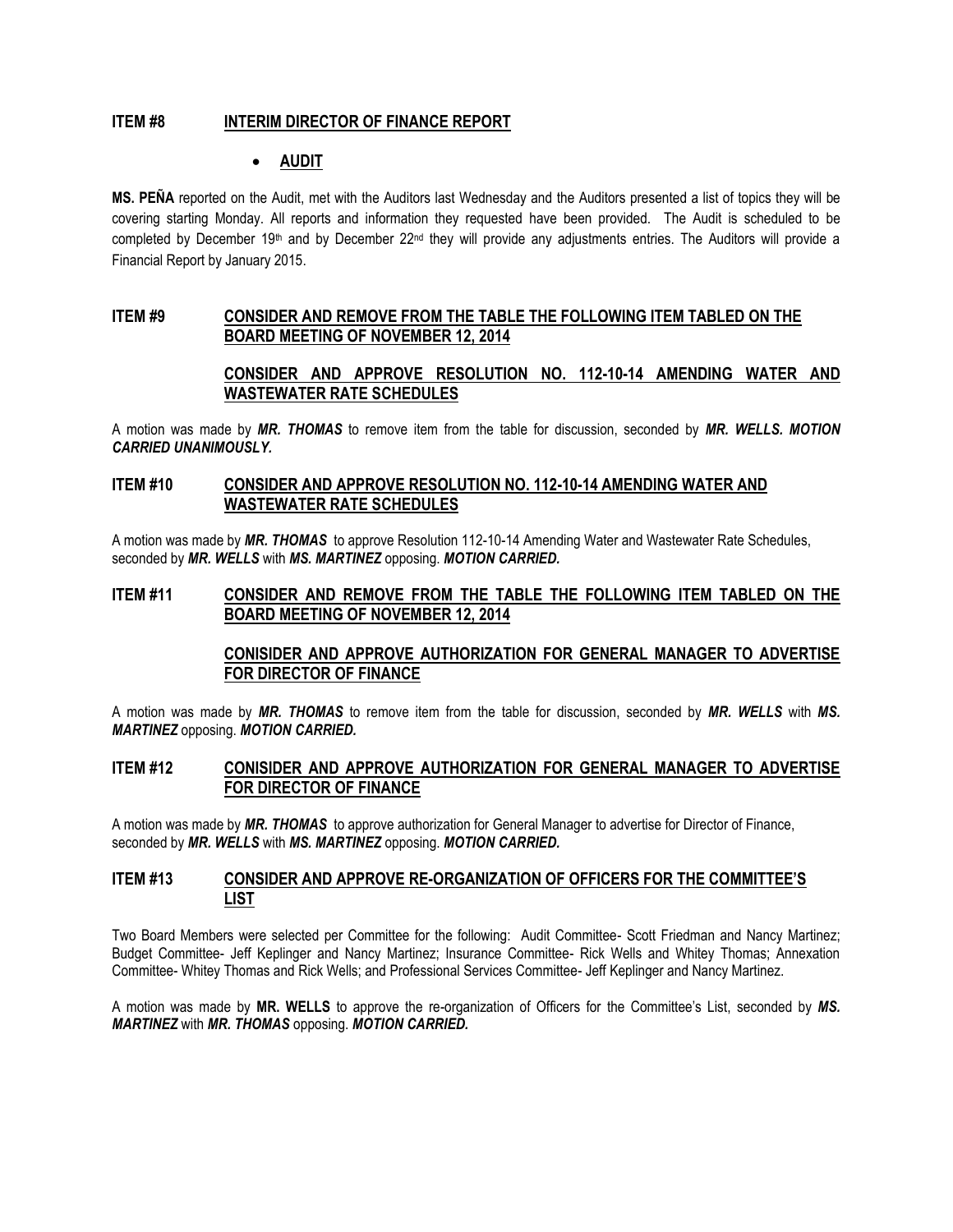# **ITEM #14 CONSIDER AND APPROVE EMERGENCY ACTION FOR SEWER PIPE REPAIR ON PALM BLVD IN LAGUNA VISTA**

A motion was made by *MR. THOMAS* to approve emergency action for sewer pipe repair on Palm Blvd. in Laguna Vista, seconded by *MS. MARTINEZ. MOTION CARRIED UNANIMOUSLY.*

### **ITEM #15 CONSIDER AND AWARD ANNUAL SLUDGE MANAGEMENT SERVICES BID #SMS-14-10-23**

A motion was made by *MR. WELLS* to approve recommendation for annual Sludge Management Services Bid award to Allied Waste Services for \$1,040.00 per haul, seconded by *MS. MARTINEZ. MOTION CARRIED UNANIMOUSLY.*

### **ITEM #16 CONSIDER AND APPROVE ABANDONMENT OF EASEMENT AND REPLAT FOR LOTS 62-65, HARBOR HAVEN SUBDIVISION**

**MR. GALVAN** requested for no action to be taken at this time, the **CHAIRMAN** stated there will be **NO ACTION** taken for Item #16.

# **ITEM #17 CONSIDER AND AWARD PROCUREMENT OF MATERIALS FOR ISLA BLANCA WASTEWATER TREATMENT PLANT, REPLACEMENT OF WEIR GATES AND CLARIFIER NO. 3 EFFLUENT WEIRS, BAFFLE, AND LAUNDER, BID #IB-14-10-23.**

A motion was made by *MR. THOMAS* to approve recommendation for procurement of materials for Isla Blanca Wastewater Treatment Plant – Replacement of Weir Gates and Clarifier No. 3 Effluent Weirs, Baffle and Launder awarded to Newman Regency Group, seconded by *MS. MARTINEZ. MOTION CARRIED UNANIMOUSLY.*

# **ITEM #18 CONSIDER AND APPROVE ELECTRICAL ENGINEERING DESIGN SERVICES FOR BLOWER IMPROVEMENTS AT ANDY BOWIE AND ISLA BLANCA WASTEWATER TREATMENT FACILITIES**

A motion was made by *MR. WELLS* to approve Square E. Engineering for the Electrical Engineering Design Services for blower improvements at Andy Bowie and Isla Blanca Wastewater Treatment Facilities, seconded by *MS. MARTINEZ. MOTION CARRIED UNANIMOUSLY.*

#### **ITEM #19 CONSIDER AND APPROVE THE FINANCIAL REPORT AS OF OCTOBER 31, 2014**

A motion was made by *MS. MARTINEZ* to approve Financial Report as of October 31, 2014, seconded by *MR. THOMAS. MOTION CARRIED UNANIMOUSLY.*

## **ITEM #20 CONSIDER AND APPROVE DISBURSEMENTS**

A motion was made by *MS. MARTINEZ* to approve Disbursements as submitted, seconded by *MR. WELLS. MOTION CARRIED UNANIMOUSLY.*

# **ITEM #21 EXECUTIVE SESSION PERMITTED BY THE OPEN MEETING ACT, V.T.C.A., GOVERNMENT CODE SECTION 551.071 (A) (1), CERTAIN DELIBERATIONS ABOUT OFFICERS AND EMPLOYEES OF THE DISTRICT TO BE HELD IN EXECUTIVE SESSION: TO DELIBERATE THE APPOINTMENT, EMPLOYMENT, EVALUATION, REASSIGNMENT, DUTIES, DISCIPLINE, OR DISMISSAL OF A DISTRICT EMPLOYEE TO WIT: DIRECTOR OF FINANCE**

The *CHAIRMAN* stated to pass Executive Session. *NO EXECUTIVE SESSION*.